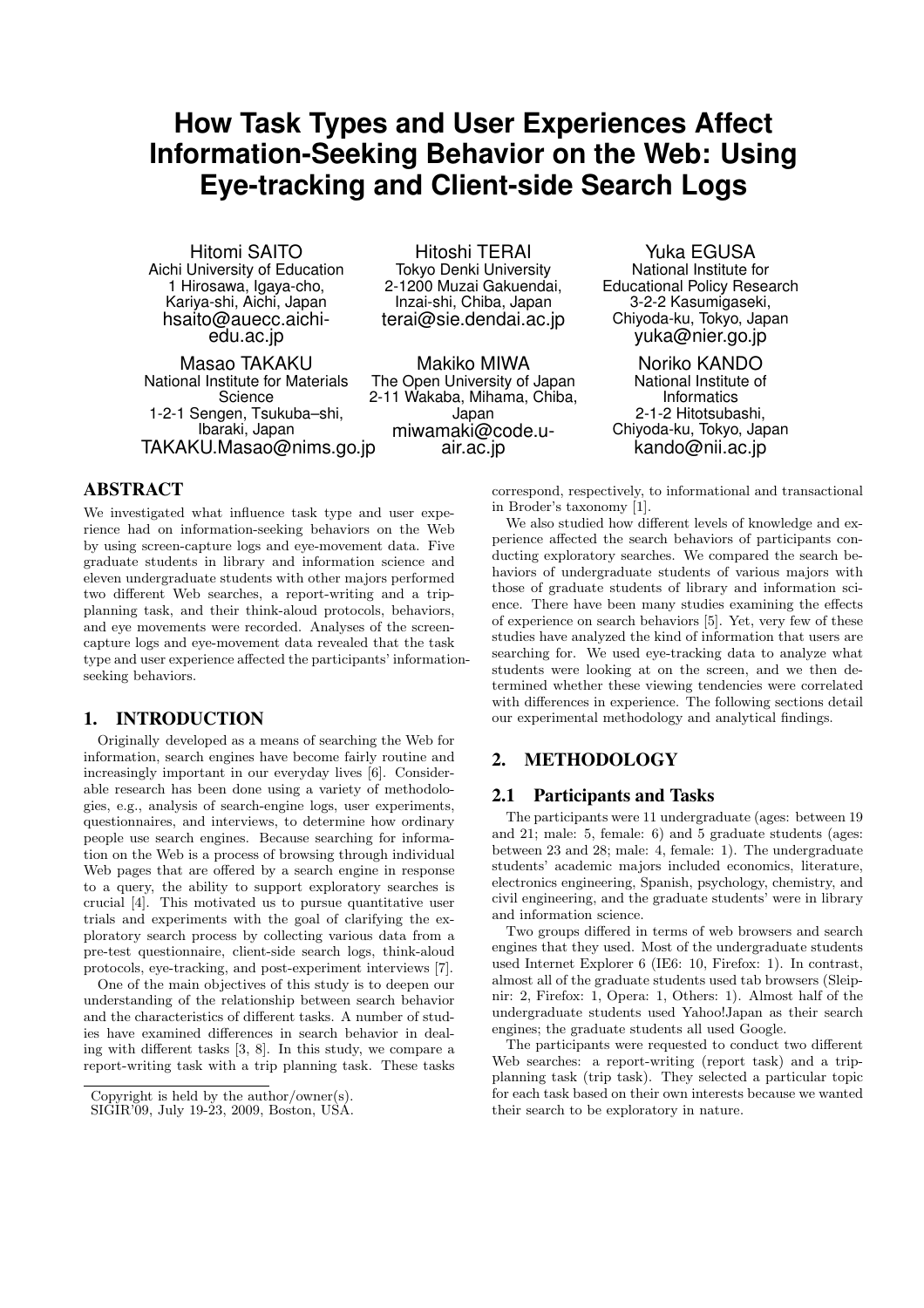

(a) Graduate students (b) Undergraduate students Figure 1: Average number of results pages and nonresults pages viewed



(a) Graduate students (b) Undergraduate students Figure 2: Average viewing time for results pages and non-results pages

## 2.2 Procedure and methods

The participants answered questions in a pre-test questionnaire about their information-seeking experience with Web-search engines. They were instructed to use their favorite search engine in the experiment. They were given a five-minute period to conduct a Web search and practice the "think-aloud" method, in which they orally described their thought processes. Two experimental search tasks (report and trip tasks) were then conducted for fifteen minutes. The order of the searches was counterbalanced between participants. Their eye-movements during the experiments were recorded with an eye-tracking system (EMR-AT VOXER, NAC Image Technology Inc.). They were required to think aloud, and the log data were recorded.

After each search, the participants completed a questionnaire about the degree of difficulty and satisfaction with their searches. We subsequently interviewed them about their information-seeking process while watching screen-capture video of their PC use together with eye movements to facilitate episodic memory retrieval.

## 3. RESULTS AND DISCUSSION

We next report the results of analysis based on the browser logs, screen-capture video, and the eye-movement data.

#### 3.1 Behavioral Data Analysis

#### *Analysis of Number of Pages and How Long They Were Viewed*

We analyzed the number of pages participants viewed and how long they were viewed for two types of tasks and two groups. The pages were classified into two types: results and non-results pages. The results pages were of results or hits that were presented by the search engine in response to queries, and the non-results pages were Web pages other than these.

Table 1: Number of search actions per task

| Categorie<br>s of Action | Report-writing task |       |                |      | Trip-planning task |       |                |       |
|--------------------------|---------------------|-------|----------------|------|--------------------|-------|----------------|-------|
|                          | Graduates           |       | Undergraduates |      | Graduates          |       | Undergraduates |       |
|                          | Mean                | SD    | Mean           | SD   | Mean               | SD    | Mean           | SD    |
| Search                   | 9.20                | 3.35  | 8.00           | 463  | 7.80               | 5.89  | 6.36           | 5.18  |
| Link                     | 25.80               | 14.13 | 19.18          | 6.66 | 29.00              | 14.47 | 35.73          | 9.12  |
| Next                     | 0.80                | 0.84  | 0.36           | 0.81 | 0.20               | 0.45  | 0.91           | 1.14  |
| Back                     | 10.40               | 907   | 17.18          | 7.97 | 1080               | 8 0 4 | 22.00          | 14 61 |
| Jump                     | 2.20                | 1.92  | 2.36           | 1.69 | 3.20               | 268   | 2.45           | 1.75  |
| <b>Browse</b>            | 0.80                | 1.30  | 1.82           | 2.36 | 0.60               | 1.34  | 0.18           | 0.60  |
| Submit                   | 7.60                | 12.62 | 1.27           | 2.97 | 4.40               | 4 3 4 | 3.00           | 3.03  |
| Bookmark I               | 8.00                | 1.41  | 455            | 2.16 | 8.00               | 6.44  | 4.55           | 2.42  |
| Change                   | 43.60               | 26.38 | 2.45           | 5.63 | 28.40              | 19 96 | 336            | 3.11  |
| Close                    | 4.20                | 3 9 6 | 0.36           | 0.67 | 600                | 9.82  | 2 3 6          | 1.86  |

Figure 1 shows the average number of pages viewed for each task by the graduate and the undergraduate students, and Figure 2 shows the average viewing time per page for each task. First, we found that the graduates looked at significantly more non-results pages than results pages for both tasks in terms of the number of pages  $(F(2, 16))$ 73.86,  $p < 0.01$ . The undergraduates also looked at significantly more non-results pages than results pages for both tasks  $(F(1, 43) = 6.39, p < .05; F(1, 43) = 107.82, p < .01)$ . The undergraduates looked at a significantly greater number of non-results pages particularly for the trip task  $(F(1, 43)) =$  $43.39, p < .01$ ).

We found that the graduates showed no significant taskspecific differences in the number of pages viewed during the search time. However, in the report task, the undergraduates spent significantly longer browsing non-results pages compared with the results pages  $(F(1, 43) = 7.60, p < .01)$ .

#### *Analysis of Web-search Categories*

We analyzed the number of search-related actions for the two tasks and two groups. We defined 10 categories of action to analyze user behavior on the Web. Table 1 lists the averages and standard deviations for the number of actions carried out for each task by the graduate and undergraduate students. The 2-factor analysis results revealed significant differences between the two groups for the Search, Next, Jump, and Browse actions. The undergraduates were significantly more likely to click links during the trip task than during the report task. The undergraduates tended to return to previous pages more often than the graduates, but the graduates tended to submit more forms than the undergraduates. The graduates bookmarked significantly more pages and switched to different tabs or windows significantly more often than the undergraduates. We also found that the graduates switched to different tabs or windows significantly more often for the report task than for the trip. The graduates also tended to close windows or tabs more often than the undergraduates. We noticed that both groups tended to close more windows and tabs in doing the trip task than during the report.

#### *Summary of Behavioral Data Analysis*

First, we consider task-specific differences in search behavior. We found that there were no task-specific differences commonly observed both groups. However, the two groups did share certain characteristics in the number of results pages they looked at and in their actions of Search, Next, Jump, and Browse. This suggests that both groups pur-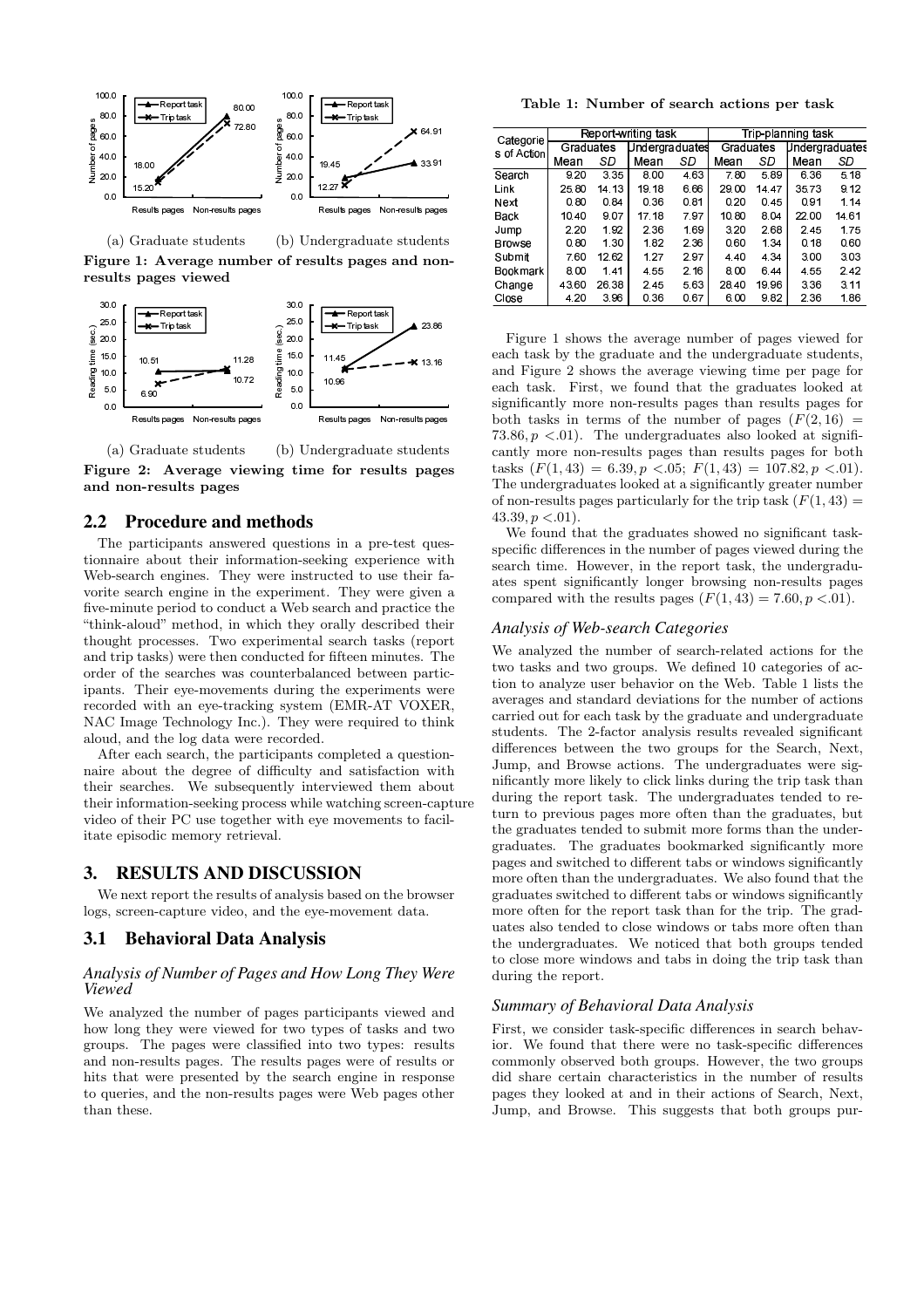

Figure 3: Location of blocks in lookzone

sued similar search procedures, particularly with respect to results pages, regardless of the type of task or level of experience.

After that, we considered the differences in search behavior that could be attributed to different levels of experience. In contrast to the graduates who tended to look at about the same number of pages for the same length of time in both tasks, we found that the undergraduates examined nonresults pages for longer periods when doing the report task. Moreover, the search action data revealed that the graduates tended to change between windows and tabs and close them more frequently than the undergraduates. This reflected a tendency on the part of the graduates to search in parallel by frequently switching back and forth between a number of pages that were open at the same time. By contrast, the undergraduates were more likely to search sequentially by using the Link and Back functions to go back and forth between links.

#### 3.2 Analysis of Eye-Movement Data

This subsection explains our analysis of the eye-movement data. Because Web searches involved dynamic changes in screen (scrolling and page transitions), no thorough assessment of search behavior could be based sorely up on quantitative analysis using stationary point coordinates. Tagging was also needed to determine exactly what the participants were looking at on the screen. We therefore employed a results page with a relatively simple structure in our investigations.

## *Definition of Lookzone*

We defined 22 *lookzone* blocks on the page to classify exactly where participants were looking on the page. Figure 3 shows the 22 lookzone blocks superimposed on the Google-search results page. These same lookzone block items were applied to the search-engine pages used by the participants in this study.

Next, we captured images from the eye-tracking data of the participants at 0.5-second intervals, beginning as soon as the results pages were presented to them. We then manually tagged where the eye-gaze points in the extracted images fell within the lookzone. On the basis of this tagged data, we analyzed the number of eye-gaze points per block, and the eye-gaze points and number of clicks per search-result

Table 2: Average number of eye-gaze points for each Lookzone block

| Lookzone              |           | Report writing task | Trip-planning task |                |  |
|-----------------------|-----------|---------------------|--------------------|----------------|--|
|                       | Graduates | Undergraduates      | Graduates          | Undergraduates |  |
| 1 Title bar           | 0.40      | 3.78                | 0.80               | 1.00           |  |
| 2 Menu                | 1.80      | 0.22                | 0.00               | 0.11           |  |
| 3 Bookmark            | 0.00      | 3.78                | 0.20               | 0.00           |  |
| 4 Tool bar            | 0.40      | 1.78                | 0.40               | 1,22           |  |
| 5 URL bar             | 0.40      | 0.78                | 0.00               | 0.11           |  |
| 6 Search bar          | 4.00      | 0.00                | 4.00               | 0.00           |  |
| 7 Search bar button   | 0.20      | 0.00                | 0.20               | 0.00           |  |
| 8 Tab                 | 10.20     | 8.11                | 6.00               | 9.22           |  |
| 9 Link for services   | 2.40      | 17.67               | 2.20               | 5.00           |  |
| 10 Query box          | 5.40      | 36.89               | 3.00               | 12.56          |  |
| 11 Search button      | 0.00      | 0.89                | 0.20               | 0.67           |  |
| 12 Scroll bar         | 0.60      | 0.11                | 0.00               | 0.00           |  |
| 13 Number of hits     | 0.00      | 0.44                | 0.60               | 0.00           |  |
| 14 Sponsor link       | 0.00      | 6.67                | 11.40              | 12.11          |  |
| 15 Spell check        | 0.00      | 0.00                | 0.20               | 0.00           |  |
| 16 Title              | 38.80     | 60.67               | 39.20              | 42.11          |  |
| 17 Snippet            | 70.00     | 91.11               | 28.40              | 37.00          |  |
| <b>18 URL</b>         | 16.60     | 40.89               | 1240               | 15.44          |  |
| 19 Related search     | 1.20      | 3.00                | 1.20               | 2.56           |  |
| 20 Link for next page | 1.00      | 0.78                | 1.00               | 0.78           |  |
| 21 Find in a page     | 0.00      | 0.00                | 0.00               | 0.00           |  |
| 22 Status bar         | 0.00      | 1.78                | 0.00               | 0.00           |  |
| Out of lookzone       | 19.60     | 52.89               | 17.00              | 18.22          |  |
| Lack of eye position  | 12.00     | 83.44               | 7.20               | 70.78          |  |

#### ranking.

#### *Analysis of Eye Gaze Points for Each Lookzone Block*

Table 2 shows the average number of eye gaze points for each Lookzone block broken down by task for the two groups. The category "Out of lookzone" is the number of eye-gaze points elsewhere on the page besides the 22 lookzone blocks, and the category "Lack of eye position" is the number of images in which the eye-gaze points could not be determined. As we can see from the table, most of the eye-gaze points on the results pages were focused on information pertaining to the hit pages (titles, snippets, and URLs).

The 2-factor analysis of variance results revealed clear differences between the two groups of students for a number of lookzone blocks. The undergraduates exhibited significantly more eye-gaze points on the tool bar  $(F(1, 12))$ 12.40,  $p \leq 01$ . They also tended to focus more attention on the query box  $(F(1, 12) = 3.87, p < .10)$  and the search button  $(F(1, 12) = 4.72, p < .10)$ . The graduates were significantly more prone to look at the search bar  $(F(1, 10)) =$ 6.02,  $p < .05$ ).

We also found differences between the tasks for a number of lookzone blocks. There were significantly more eye-gaze points on the scroll bars  $(F(1, 12) = 4.77, p < .05)$  and snippets  $(F(1, 12) = 8.89, p < .05)$  for the report task as opposed to the trip task. By contrast, in the trip task, students were more inclined to look at the sponsor's information  $(F(1, 12))$  $= 5.95, p < .05$ .

## *Analysis of Eye-Gaze Points and Clicks for Each Ranking*

As previously noted, there was a clear tendency for students to focus on the titles, snippets, and URLs of the hits displayed on the results pages. We consequently grouped the eye-gaze points on titles, snippets, and URLs and assigned rankings, then analyzed which rankings attracted the most views. We next extracted actual click-ranking data from the search-log data and investigated the relationship between eye-gaze points and clicks.